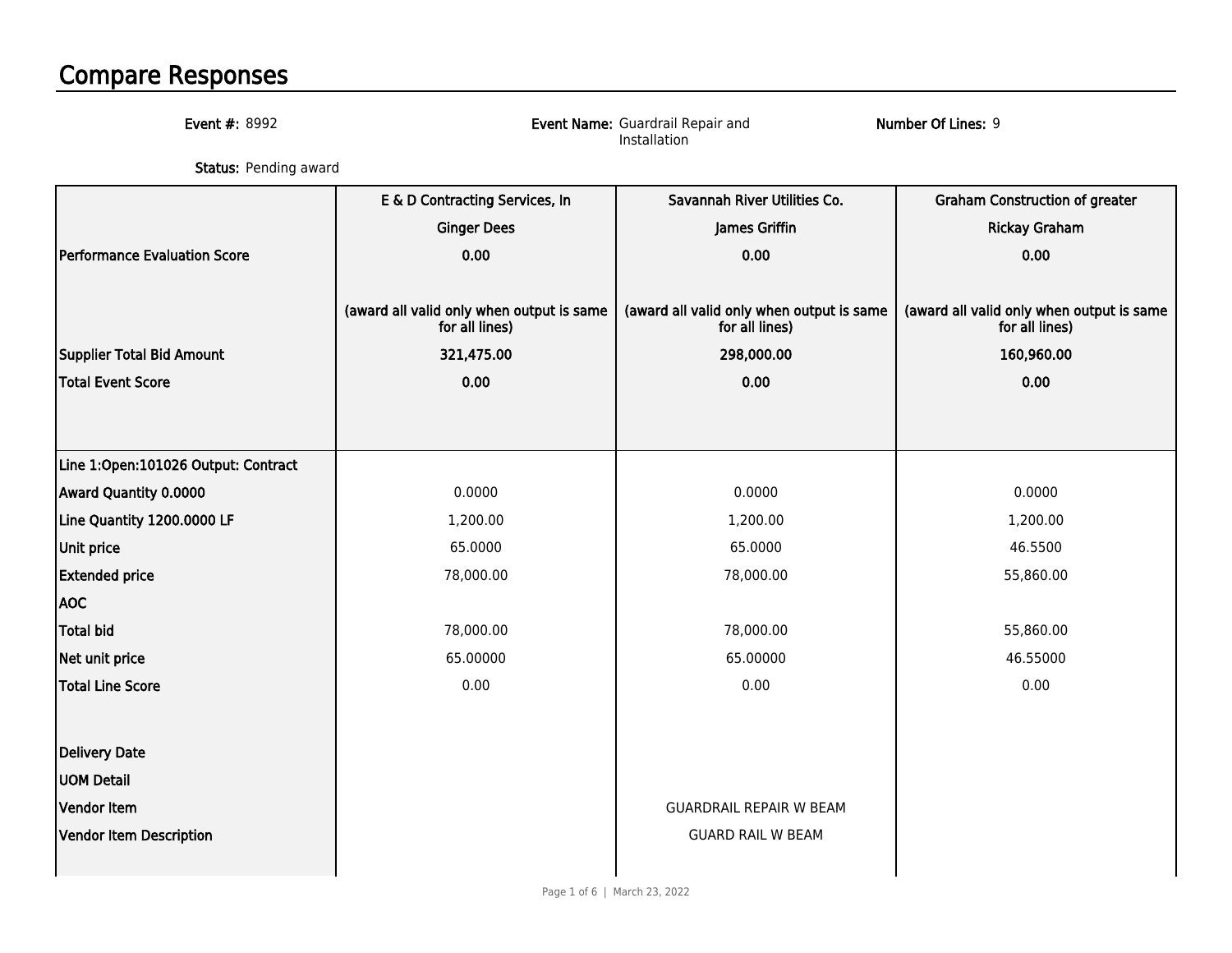| Line 2:Open:101027 Output: Contract |           |                                |           |
|-------------------------------------|-----------|--------------------------------|-----------|
| Award Quantity 0.0000               | 0.0000    | 0.0000                         | 0.0000    |
| Line Quantity 300.0000 LF           | 300.00    | 300.00                         | 300.00    |
| <b>Unit price</b>                   | 130.0000  | 80.0000                        | 40.0000   |
| <b>Extended price</b>               | 39,000.00 | 24,000.00                      | 12,000.00 |
| <b>AOC</b>                          |           |                                |           |
| Total bid                           | 39,000.00 | 24,000.00                      | 12,000.00 |
| Net unit price                      | 130.00000 | 80.00000                       | 40.00000  |
| Total Line Score                    | 0.00      | 0.00                           | 0.00      |
|                                     |           |                                |           |
| Delivery Date                       |           |                                |           |
| <b>UOM Detail</b>                   |           |                                |           |
| Vendor Item                         |           | REPAIR W BEAM POST IN CONCRETE |           |
| Vendor Item Description             |           |                                |           |
|                                     |           | w post in concrete             |           |
|                                     |           |                                |           |
|                                     |           |                                |           |
| Line 3:Open:101028 Output: Contract |           |                                |           |
| Award Quantity 0.0000               | 0.0000    | 0.0000                         | 0.0000    |
| Line Quantity 500.0000 LF           | 500.00    | 500.00                         | 500.00    |
| Unit price                          | 136.0000  | 80.0000                        | 46.5500   |
| <b>Extended price</b>               | 68,000.00 | 40,000.00                      | 23,275.00 |
| <b>AOC</b>                          |           |                                |           |
| <b>Total bid</b>                    | 68,000.00 | 40,000.00                      | 23,275.00 |
| Net unit price                      | 136.00000 | 80.00000                       | 46.55000  |
| Total Line Score                    | 0.00      | 0.00                           | 0.00      |

 $\overline{\phantom{a}}$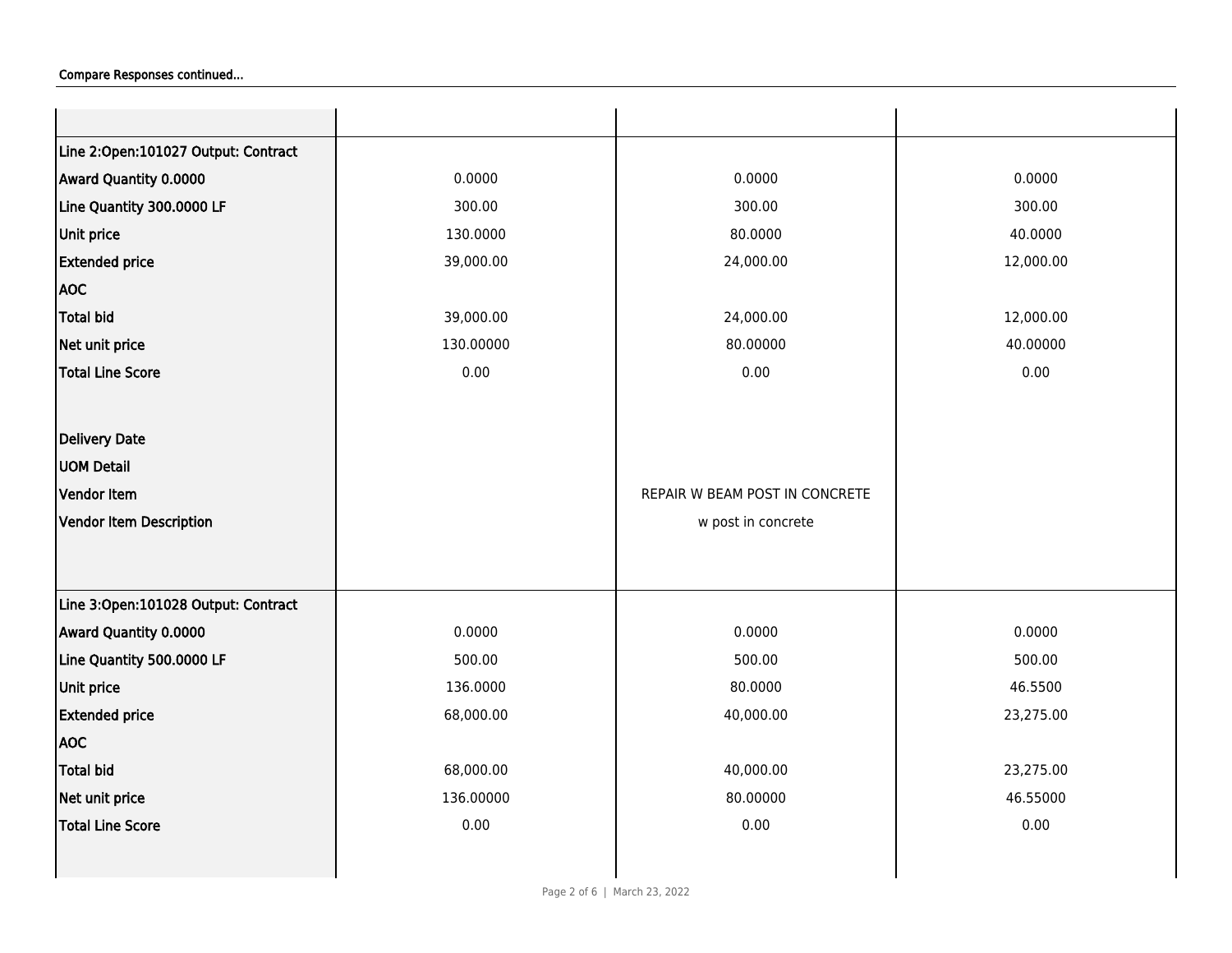| Delivery Date                         |            |                               |            |
|---------------------------------------|------------|-------------------------------|------------|
| <b>UOM Detail</b>                     |            |                               |            |
| Vendor Item                           |            | REPAIR W BEAM POST IN ASPHALT |            |
| <b>Vendor Item Description</b>        |            | w beam in asphalt             |            |
|                                       |            |                               |            |
|                                       |            |                               |            |
| Line 4: Open: 101030 Output: Contract |            |                               |            |
| Award Quantity 0.0000                 | 0.0000     | 0.0000                        | 0.0000     |
| Line Quantity 100.0000 LF             | 100.00     | 100.00                        | 100.00     |
| Unit price                            | 100.0000   | 100.0000                      | 119.7000   |
| <b>Extended price</b>                 | 10,000.00  | 10,000.00                     | 11,970.00  |
| <b>AOC</b>                            |            |                               |            |
| <b>Total bid</b>                      | 10,000.00  | 10,000.00                     | 11,970.00  |
| Net unit price                        | 100.00000  | 100.00000                     | 119.70000  |
| <b>Total Line Score</b>               | 0.00       | 0.00                          | 0.00       |
|                                       |            |                               |            |
| <b>Delivery Date</b>                  |            |                               |            |
| <b>UOM Detail</b>                     |            |                               |            |
| Vendor Item                           |            | <b>REPAIR T BEAM</b>          |            |
| <b>Vendor Item Description</b>        |            | repair t beam                 |            |
|                                       |            |                               |            |
|                                       |            |                               |            |
| Line 5:Open:101032 Output: Contract   |            |                               |            |
| Award Quantity 0.0000                 | 0.0000     | 0.0000                        | 0.0000     |
| Line Quantity 10.0000 EA              | $10\,$     | 10                            | 10         |
| Unit price                            | 4,875.0000 | 7,500.0000                    | 3,325.0000 |
| <b>Extended price</b>                 | 48,750.00  | 75,000.00                     | 33,250.00  |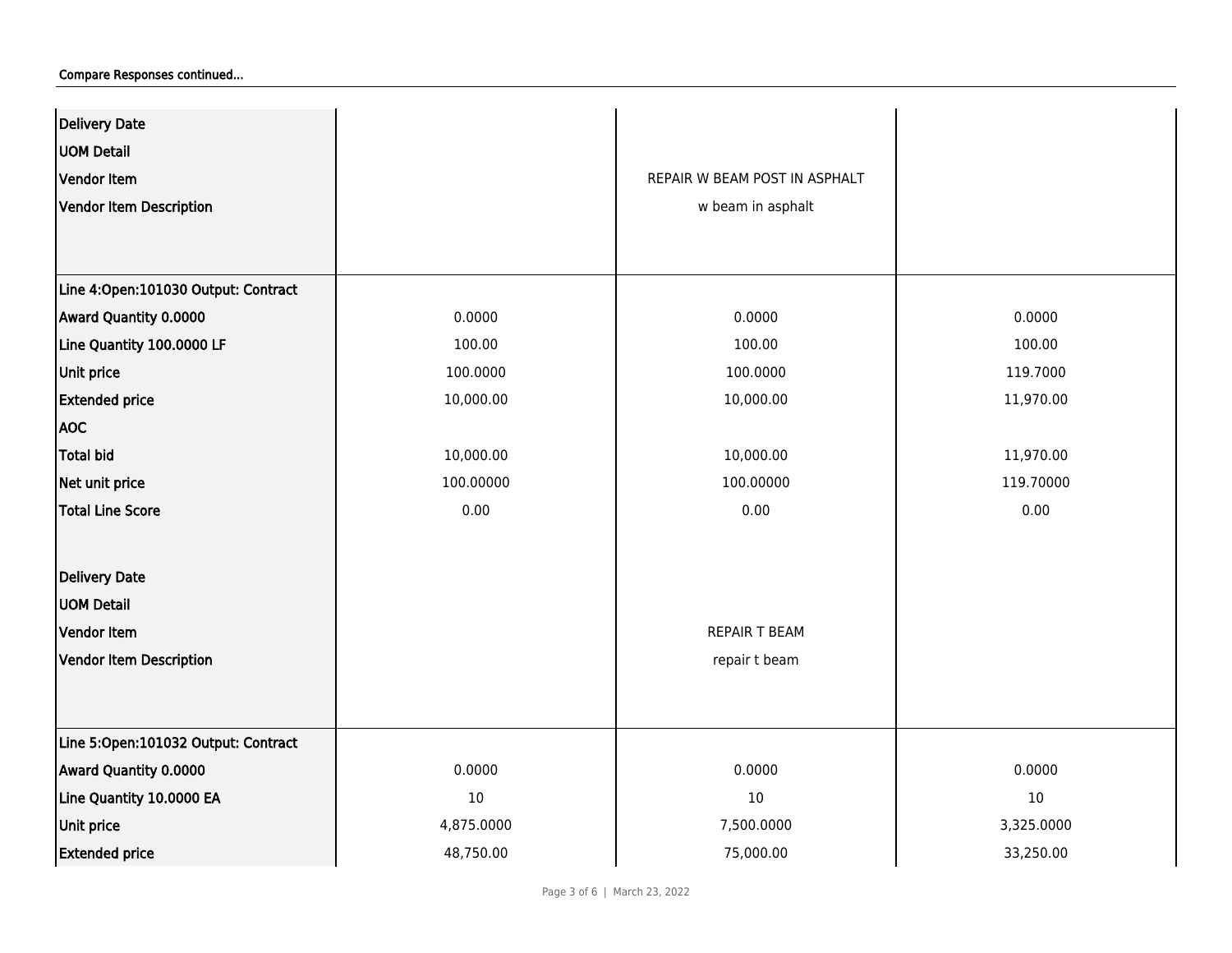| <b>AOC</b>                          |             |                                |                |
|-------------------------------------|-------------|--------------------------------|----------------|
| <b>Total bid</b>                    | 48,750.00   | 75,000.00                      | 33,250.00      |
| Net unit price                      | 4,875.00000 | 7,500.00000                    | 3,325.00000    |
| <b>Total Line Score</b>             | 0.00        | 0.00                           | 0.00           |
|                                     |             |                                |                |
| <b>Delivery Date</b>                |             |                                |                |
| <b>UOM Detail</b>                   |             |                                |                |
| <b>Vendor Item</b>                  |             | SUPPLY AND INSTALL TYPE 12 TER |                |
| Vendor Item Description             |             | 12 terminal                    |                |
|                                     |             |                                |                |
|                                     |             |                                |                |
| Line 6:Open:101034 Output: Contract |             |                                |                |
| Award Quantity 0.0000               | 0.0000      | 0.0000                         | 0.0000         |
| Line Quantity 5.0000 EA             | 5           | 5                              | $\overline{5}$ |
| Unit price                          | 3,125.0000  | 3,000.0000                     | 798.0000       |
| <b>Extended price</b>               | 15,625.00   | 15,000.00                      | 3,990.00       |
| <b>AOC</b>                          |             |                                |                |
| <b>Total bid</b>                    | 15,625.00   | 15,000.00                      | 3,990.00       |
| Net unit price                      | 3,125.00000 | 3,000.00000                    | 798.00000      |
| <b>Total Line Score</b>             | 0.00        | 0.00                           | 0.00           |
|                                     |             |                                |                |
| <b>Delivery Date</b>                |             |                                |                |
| <b>UOM Detail</b>                   |             |                                |                |
| Vendor Item                         |             | SUPPLY & INSTALL TYPE 1 TERMIN |                |
| Vendor Item Description             |             | 1 term.                        |                |
|                                     |             |                                |                |
|                                     |             |                                |                |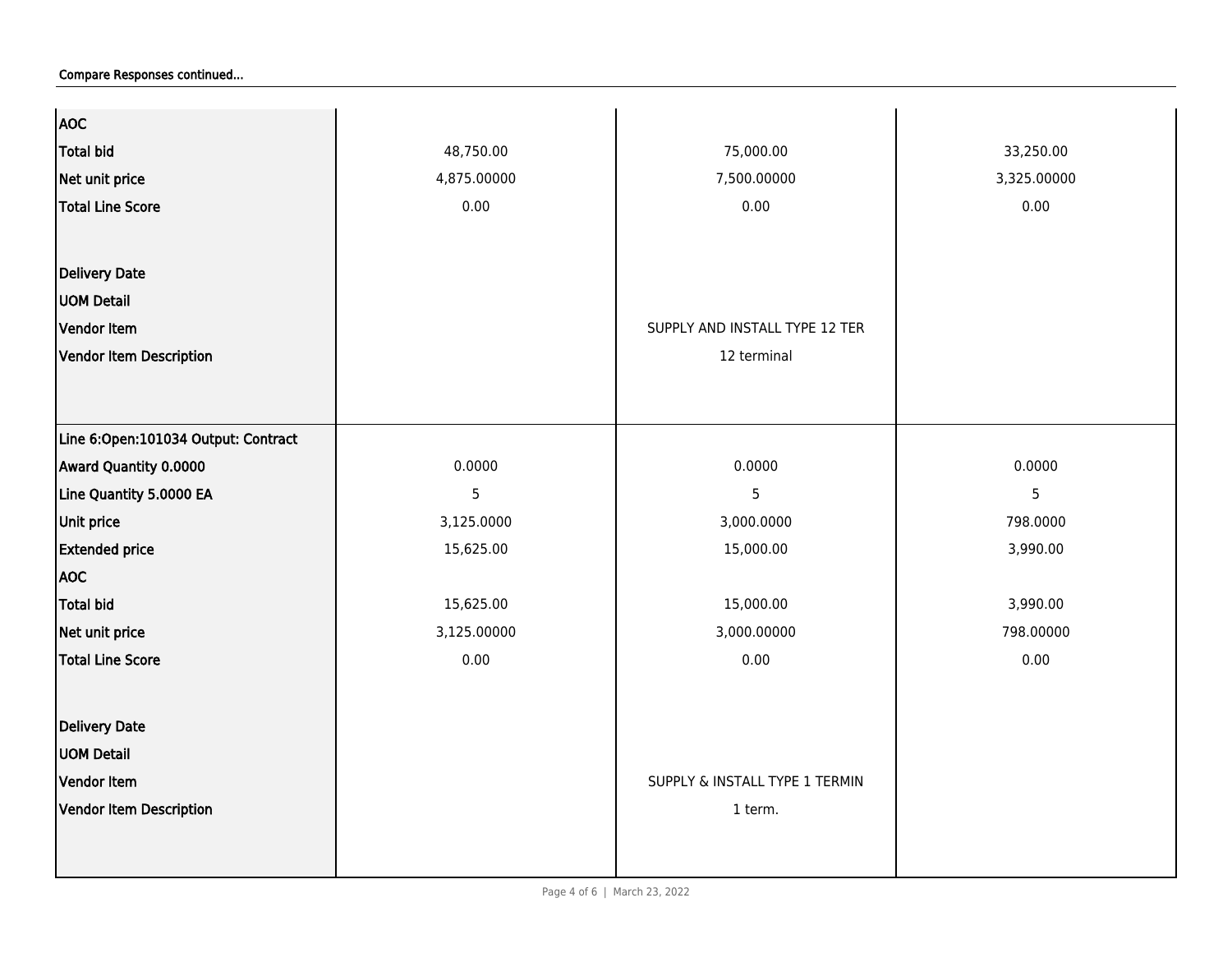| Line 7:Open:101035 Output: Contract |           |                    |          |
|-------------------------------------|-----------|--------------------|----------|
| Award Quantity 0.0000               | 0.0000    | 0.0000             | 0.0000   |
| Line Quantity 300.0000 LF           | 300.00    | 300.00             | 300.00   |
| Unit price                          | 57.0000   | 70.0000            | 33.2500  |
| <b>Extended price</b>               | 17,100.00 | 21,000.00          | 9,975.00 |
| <b>AOC</b>                          |           |                    |          |
| Total bid                           | 17,100.00 | 21,000.00          | 9,975.00 |
| Net unit price                      | 57.00000  | 70.00000           | 33.25000 |
| Total Line Score                    | $0.00\,$  | $0.00\,$           | 0.00     |
|                                     |           |                    |          |
| Delivery Date                       |           |                    |          |
| <b>UOM Detail</b>                   |           |                    |          |
| Vendor Item                         |           | W BEAM NEW INSTALL |          |
| Vendor Item Description             |           | w beam new         |          |
|                                     |           |                    |          |
|                                     |           |                    |          |
| Line 8:Open:101038 Output: Contract |           |                    |          |
| Award Quantity 0.0000               | 0.0000    | 0.0000             | 0.0000   |
| Line Quantity 50.0000 EA            | 50.00     | 50.00              | 50.00    |
| <b>Unit price</b>                   | 520.0000  | 500.0000           | 79.8000  |
| <b>Extended price</b>               | 26,000.00 | 25,000.00          | 3,990.00 |
| <b>AOC</b>                          |           |                    |          |
| Total bid                           | 26,000.00 | 25,000.00          | 3,990.00 |
| Net unit price                      | 520.00000 | 500.00000          | 79.80000 |
| Total Line Score                    | 0.00      | 0.00               | 0.00     |
|                                     |           |                    |          |
|                                     |           |                    |          |
| <b>Delivery Date</b>                |           |                    |          |